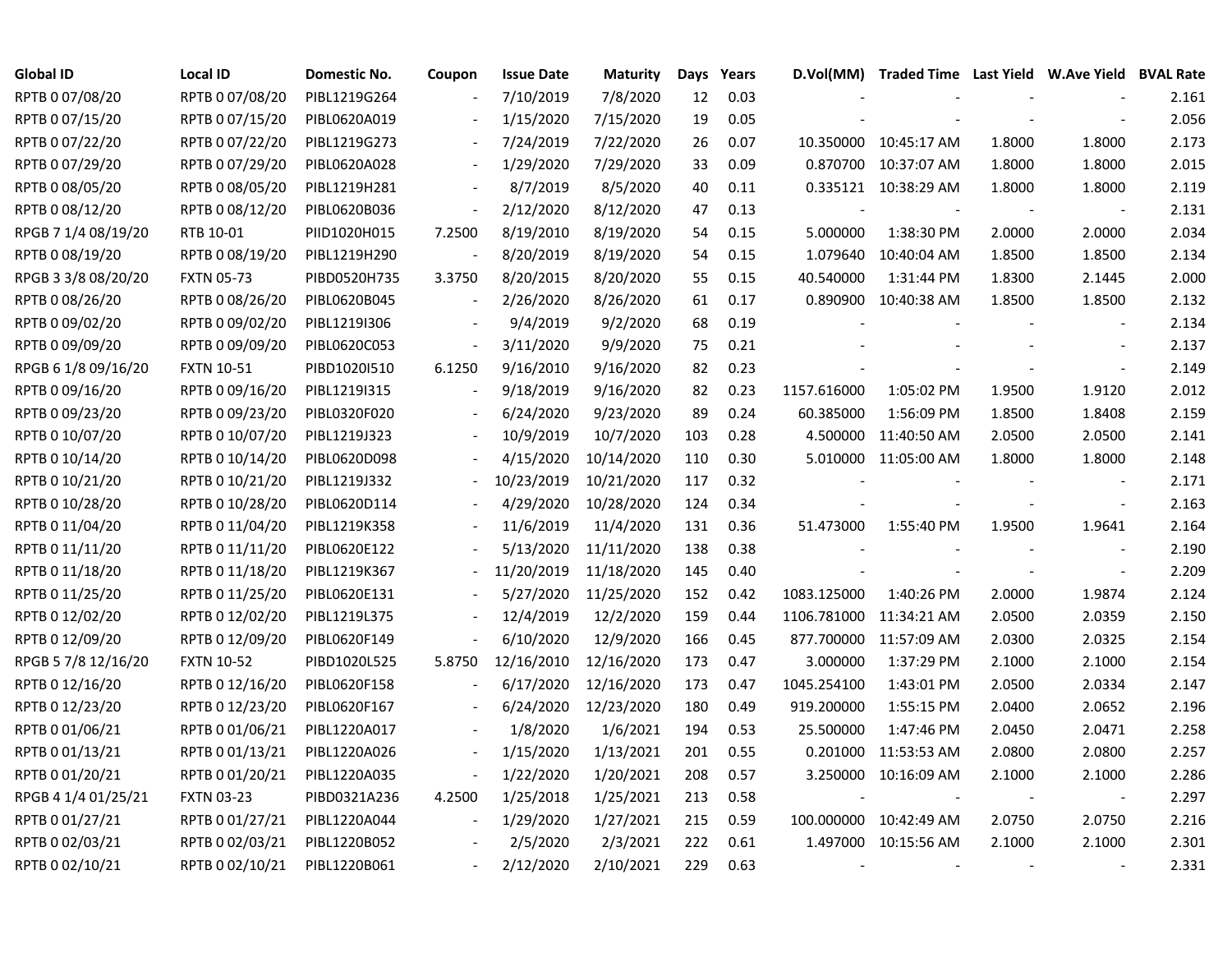| <b>Global ID</b>     | <b>Local ID</b>   | Domestic No. | Coupon                   | <b>Issue Date</b> | <b>Maturity</b> | Days | Years | D.Vol(MM)  | Traded Time Last Yield W.Ave Yield BVAL Rate |        |                          |       |
|----------------------|-------------------|--------------|--------------------------|-------------------|-----------------|------|-------|------------|----------------------------------------------|--------|--------------------------|-------|
| RPTB 0 02/17/21      | RPTB 0 02/17/21   | PIBL1220B070 |                          | 2/19/2020         | 2/17/2021       | 236  | 0.65  |            |                                              |        |                          | 2.353 |
| RPTB 0 02/24/21      | RPTB 0 02/24/21   | PIBL1220B089 |                          | 2/26/2020         | 2/24/2021       | 243  | 0.67  |            |                                              |        |                          | 2.277 |
| RPGB 7 3/8 03/03/21  | RTB 10-02         | PIID1021C027 | 7.3750                   | 3/3/2011          | 3/3/2021        | 250  | 0.68  |            |                                              |        |                          | 2.141 |
| RPTB 0 03/03/21      | RPTB 0 03/03/21   | PIBL1220C097 |                          | 3/4/2020          | 3/3/2021        | 250  | 0.68  |            |                                              |        |                          | 2.390 |
| RPTB 0 03/10/21      | RPTB 0 03/10/21   | PIBL1220C104 |                          | 3/11/2020         | 3/10/2021       | 257  | 0.70  |            |                                              |        |                          | 2.410 |
| RPTB 0 03/17/21      | RPTB 0 03/17/21   | PIBL1220C113 |                          | 3/18/2020         | 3/17/2021       | 264  | 0.72  |            |                                              |        |                          | 2.504 |
| RPGB 3 1/2 03/20/21  | <b>FXTN 07-57</b> | PIBD0721C574 | 3.5000                   | 3/20/2014         | 3/20/2021       | 267  | 0.73  | 100.870000 | 1:40:00 PM                                   | 2.0500 | 2.0603                   | 2.234 |
| RPTB 0 04/07/21      | RPTB 0 04/07/21   | PIBL1220D149 |                          | 4/8/2020          | 4/7/2021        | 285  | 0.78  |            |                                              |        |                          | 2.535 |
| RPTB 0 04/14/21      | RPTB 0 04/14/21   | PIBL1220D158 |                          | 4/15/2020         | 4/14/2021       | 292  | 0.80  |            |                                              |        | $\blacksquare$           | 2.550 |
| RPTB 0 04/21/21      | RPTB 0 04/21/21   | PIBL1220D167 |                          | 4/22/2020         | 4/21/2021       | 299  | 0.82  | 4.026000   | 1:42:16 PM                                   | 2.1750 | 2.1874                   | 2.545 |
| RPGB 6 1/2 04/28/21  | <b>FXTN 10-53</b> | PIBD1021D531 | 6.5000                   | 4/28/2011         | 4/28/2021       | 306  | 0.84  |            |                                              |        | $\overline{\phantom{a}}$ | 2.351 |
| RPTB 0 04/28/21      | RPTB 0 04/28/21   | PIBL1220D176 |                          | 4/29/2020         | 4/28/2021       | 306  | 0.84  |            | 621.410000 10:43:21 AM                       | 2.2000 | 2.2420                   | 2.433 |
| RPTB 0 05/05/21      | RPTB 0 05/05/21   | PIBL1220E184 |                          | 5/6/2020          | 5/5/2021        | 313  | 0.86  |            | 106.072200 10:46:00 AM                       | 2.2000 | 2.2057                   | 2.473 |
| RPTB 0 05/12/21      | RPTB 0 05/12/21   | PIBL1220E193 |                          | 5/13/2020         | 5/12/2021       | 320  | 0.88  |            | 10.513000 10:14:17 AM                        | 2.3000 | 2.3000                   | 2.342 |
| RPTB 0 05/19/21      | RPTB 0 05/19/21   | PIBL1220E200 |                          | 5/20/2020         | 5/19/2021       | 327  | 0.90  |            | 5.588000 10:14:08 AM                         | 2.3000 | 2.3000                   | 2.547 |
| RPTB 0 05/26/21      | RPTB 0 05/26/21   | PIBL1220E219 |                          | 5/27/2020         | 5/26/2021       | 334  | 0.91  | 229.730000 | 1:43:22 PM                                   | 2.2500 | 2.3450                   | 2.594 |
| RPTB 0 06/02/21      | RPTB 0 06/02/21   | PIBL1220F227 | $\blacksquare$           | 6/3/2020          | 6/2/2021        | 341  | 0.93  |            | 223.623000 11:50:25 AM                       | 2.3250 | 2.3250                   | 2.535 |
| RPTB 0 06/09/21      | RPTB 0 06/09/21   | PIBL1220F236 | $\overline{\phantom{a}}$ | 6/10/2020         | 6/9/2021        | 348  | 0.95  | 840.363000 | 1:53:03 PM                                   | 2.3500 | 2.3338                   | 2.552 |
| RPGB 4 7/8 06/13/21  | RTB 03-09         | PIID0321F092 | 4.8750                   | 6/13/2018         | 6/13/2021       | 352  | 0.96  | 79.530000  | 1:35:49 PM                                   | 2.0200 | 2.0955                   | 2.171 |
| RPTB 0 06/16/21      | RPTB 0 06/16/21   | PIBL1220F245 |                          | 6/17/2020         | 6/16/2021       | 355  | 0.97  | 929.552000 | 1:52:37 PM                                   | 2.3250 | 2.3384                   | 2.565 |
| RPTB 0 06/23/21      | RPTB 0 06/23/21   | PIBL1220F254 |                          | 6/24/2020         | 6/23/2021       | 362  | 0.99  | 917.491100 | 1:54:57 PM                                   | 2.3000 | 2.3224                   | 2.544 |
| RPGB 5 3/4 10/20/21  | RTB 10-03         | PIID1021J039 | 5.7500                   | 10/20/2011        | 10/20/2021      | 481  | 1.32  |            | 36.853000 10:33:58 AM                        | 2.3400 | 2.3400                   | 2.283 |
| RPGB 5 3/4 11/24/21  | <b>FXTN 10-55</b> | PIBD1021K551 | 5.7500                   | 11/24/2011        | 11/24/2021      | 516  | 1.41  |            |                                              |        | $\blacksquare$           | 2.296 |
| RPGB 6 3/8 01/19/22  | <b>FXTN 10-54</b> | PIBD1022G545 | 6.3750                   | 7/19/2011         | 1/19/2022       | 572  | 1.57  |            |                                              |        | $\blacksquare$           | 2.322 |
| RPGB 4 01/26/22      | <b>FXTN 05-74</b> | PIBD0522A747 | 4.0000                   | 1/26/2017         | 1/26/2022       | 579  | 1.59  | 27.070000  | 1:11:54 PM                                   | 2.3800 | 2.3249                   | 2.610 |
| RPGB 15 03/14/22     | <b>FXTN 20-02</b> | PIBD2022C021 | 15.0000                  | 3/14/2002         | 3/14/2022       | 626  | 1.71  | 25.000000  | 1:46:51 PM                                   | 2.1500 | 2.1500                   | 2.337 |
| RPGB 4 3/4 07/04/22  | <b>FXTN 03-24</b> | PIBD0322G247 | 4.7500                   | 7/4/2019          | 7/4/2022        | 738  | 2.02  | 803.500000 | 1:36:12 PM                                   | 2.1250 | 2.2839                   | 2.194 |
| RPGB 4 7/8 08/02/22  | <b>FXTN 10-56</b> | PIBD1022H562 | 4.8750                   | 8/2/2012          | 8/2/2022        | 767  | 2.10  |            |                                              |        |                          | 2.665 |
| RPGB 4 3/4 09/13/22  | <b>FXTN 10-57</b> | PIBD1022I570 | 4.7500                   | 9/13/2012         | 9/13/2022       | 809  | 2.22  |            |                                              |        |                          | 2.399 |
| RPGB 12 3/4 10/17/22 | <b>FXTN 20-03</b> | PIBD2022J033 | 12.7500                  | 10/17/2002        | 10/17/2022      | 843  | 2.31  |            |                                              |        | $\overline{\phantom{a}}$ | 2.409 |
| RPGB 4 5/8 12/04/22  | RTB 05-11         | PIID0522L114 | 4.6250                   | 12/4/2017         | 12/4/2022       | 891  | 2.44  | 559.520000 | 1:12:21 PM                                   | 2.2500 | 2.2791                   | 2.336 |
| RPGB 4 12/06/22      | <b>FXTN 10-58</b> | PIBD1022L585 | 4.0000                   | 12/6/2012         | 12/6/2022       | 893  | 2.45  | 2.900000   | 1:02:25 PM                                   | 2.2750 | 2.2750                   | 2.423 |
| RPGB 4 3/8 02/11/23  | RTB 03-10         | PIID0323B101 | 4.3750                   | 2/11/2020         | 2/11/2023       | 960  | 2.63  | 813.563394 | 1:18:39 PM                                   | 2.2100 | 2.2606                   | 2.341 |
| RPGB 13 02/20/23     | <b>FXTN 20-04</b> | PIBD2023B048 | 13.0000                  | 2/20/2003         | 2/20/2023       | 969  | 2.65  |            |                                              |        |                          | 2.446 |
| RPGB 5 1/2 03/08/23  | <b>FXTN 05-75</b> | PIBD0523C752 | 5.5000                   | 3/8/2018          | 3/8/2023        | 985  | 2.70  | 103.560000 | 1:03:48 PM                                   | 2.2750 | 2.2809                   | 2.422 |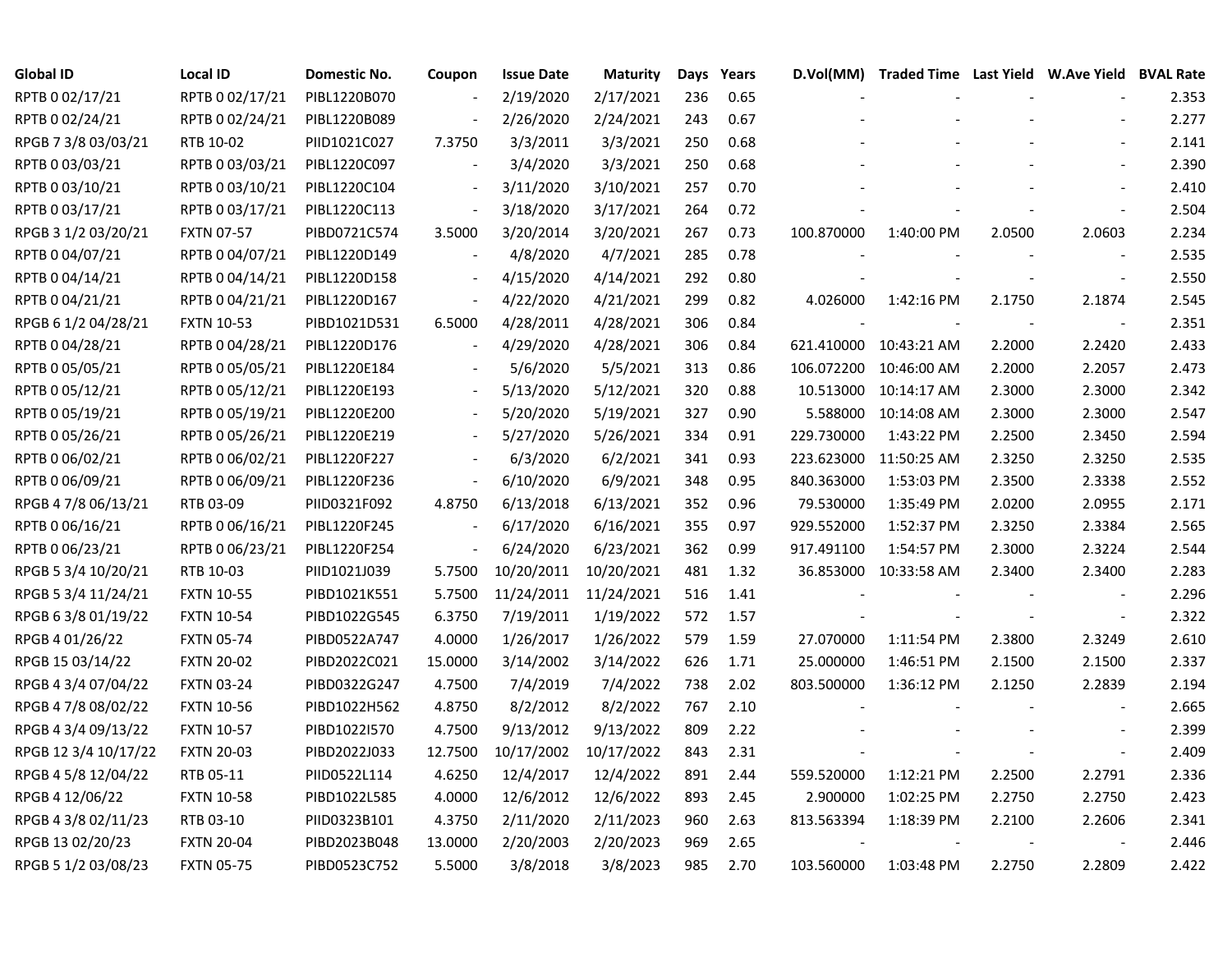| Global ID            | <b>Local ID</b>   | Domestic No. | Coupon  | <b>Issue Date</b> | <b>Maturity</b>       | Days | Years | D.Vol(MM)                |                      |        | Traded Time Last Yield W.Ave Yield BVAL Rate |       |
|----------------------|-------------------|--------------|---------|-------------------|-----------------------|------|-------|--------------------------|----------------------|--------|----------------------------------------------|-------|
| RPGB 3 1/2 04/21/23  | <b>FXTN 07-58</b> | PIBD0723D588 | 3.5000  | 4/21/2016         | 4/21/2023 1,029       |      | 2.82  | 1528.433000              | 1:52:12 PM           | 2.2250 | 2.2319                                       | 2.272 |
| RPGB 11 7/8 05/29/23 | <b>FXTN 20-05</b> | PIBD2023E054 | 11.8750 | 5/29/2003         | 5/29/2023 1,067       |      | 2.92  |                          |                      |        | $\overline{\phantom{a}}$                     | 2.475 |
| RPGB 3 1/4 08/15/23  | RTB 10-04         | PIID1023H046 | 3.2500  | 8/15/2013         | 8/15/2023 1,145       |      | 3.14  | 41.000000                | 1:55:17 PM           | 2.6500 | 2.6914                                       | 2.521 |
| RPGB 11 3/8 10/23/23 | <b>FXTN 20-06</b> | PIBD2023J068 | 11.3750 | 10/23/2003        | 10/23/2023 1,214      |      | 3.32  |                          |                      |        | $\overline{\phantom{a}}$                     | 2.511 |
| RPGB 6 1/4 03/12/24  | RTB 05-12         | PIID0524C129 | 6.2500  | 3/12/2019         | 3/12/2024 1,355       |      | 3.71  | 1104.100000              | 1:19:22 PM           | 2.4300 | 2.3165                                       | 2.385 |
| RPGB 4 1/2 04/20/24  | <b>FXTN 07-59</b> | PIBD0724D595 | 4.5000  | 4/20/2017         | 4/20/2024 1,394       |      | 3.82  |                          |                      |        | $\blacksquare$                               | 2.602 |
| RPGB 12 3/8 06/03/24 | <b>FXTN 20-07</b> | PIBD2024F075 | 12.3750 | 6/3/2004          | 6/3/2024 1,438        |      | 3.94  |                          |                      |        | $\overline{\phantom{a}}$                     | 2.564 |
| RPGB 12 7/8 08/05/24 | <b>FXTN 20-08</b> | PIBD2024H086 | 12.8750 | 8/5/2004          | 8/5/2024 1,501        |      | 4.11  |                          |                      |        | $\overline{\phantom{a}}$                     | 2.578 |
| RPGB 4 1/8 08/20/24  | <b>FXTN 10-59</b> | PIBD1024H595 | 4.1250  | 8/20/2014         | 8/20/2024 1,516       |      | 4.15  | 6.400000                 | 1:05:55 PM           | 3.1530 | 2.9135                                       | 3.151 |
| RPGB 4 1/4 10/17/24  | <b>FXTN 05-76</b> | PIBD0524J762 | 4.2500  | 10/17/2019        | 10/17/2024 1,574      |      | 4.31  | 3950.043000              | 1:55:15 PM           | 2.3000 | 2.3620                                       | 2.345 |
| RPGB 13 3/4 11/11/24 | <b>FXTN 20-09</b> | PIBD2024K091 | 13.7500 | 11/11/2004        | 11/11/2024 1,599      |      | 4.38  |                          |                      |        | $\blacksquare$                               | 2.597 |
| RPGB 5 3/4 04/12/25  | <b>FXTN 07-61</b> | PIBD0725D618 | 5.7500  | 4/12/2018         | 4/12/2025 1,751       |      | 4.79  |                          |                      |        | $\sim$                                       | 2.679 |
| RPGB 12 1/8 04/14/25 | <b>FXTN 20-10</b> | PIBD2025D103 | 12.1250 | 4/14/2005         | 4/14/2025 1,753       |      | 4.80  |                          |                      |        | $\overline{\phantom{a}}$                     | 2.628 |
| RPGB 3 5/8 09/09/25  | <b>FXTN 10-60</b> | PIBD1025I608 | 3.6250  | 9/9/2015          | 9/9/2025 1,901        |      | 5.21  | 6232.900000              | 1:55:26 PM           | 2.5500 | 2.5816                                       | 2.592 |
| RPGB 12 1/8 10/20/25 | <b>FXTN 20-11</b> | PIBD2025J116 | 12.1250 | 10/20/2005        | 10/20/2025 1,942      |      | 5.32  |                          |                      |        |                                              | 2.663 |
| RPGB 18 1/4 11/29/25 | <b>FXTN 25-01</b> | PIBD2525K015 | 18.2500 | 11/29/2000        | 11/29/2025 1,982      |      | 5.43  |                          |                      |        |                                              | 2.670 |
| RPGB 10 1/4 01/19/26 | <b>FXTN 20-12</b> | PIBD2026A122 | 10.2500 | 1/19/2006         | 1/19/2026 2,033       |      | 5.57  |                          |                      |        | $\overline{\phantom{a}}$                     | 2.679 |
| RPGB 6 1/4 02/14/26  | <b>FXTN 07-62</b> | PIBD0726B627 | 6.2500  | 2/14/2019         | 2/14/2026 2,059       |      | 5.64  | 713.010000               | 1:42:14 PM           | 2.4950 | 2.5664                                       | 2.535 |
| RPGB 3 1/2 09/20/26  | RTB 10-05         | PIID1026I057 | 3.5000  | 9/20/2016         | 9/20/2026 2,277       |      | 6.23  | 127.050000               | 1:48:02 PM           | 2.9500 | 3.0454                                       | 3.269 |
| RPGB 6 1/4 10/20/26  | RTB 15-01         | PIID1526J019 | 6.2500  | 10/20/2011        | 10/20/2026 2,307      |      | 6.32  | 12.100000                | 1:12:45 PM           | 3.5000 | 3.3965                                       | 2.742 |
| RPGB 8 12/07/26      | <b>FXTN 20-13</b> | PIBD2026L139 | 8.0000  | 12/7/2006         | 12/7/2026 2,355       |      | 6.45  |                          |                      |        | $\overline{\phantom{a}}$                     | 2.733 |
| RPGB 5 3/8 03/01/27  | RTB 15-02         | PIID1527C023 | 5.3750  | 3/1/2012          | 3/1/2027 2,439        |      | 6.68  |                          |                      |        | $\sim$                                       | 2.847 |
| RPGB 4 3/4 05/04/27  | <b>FXTN 10-61</b> | PIBD1027E617 | 4.7500  | 5/4/2017          | 5/4/2027 2,503        |      | 6.85  |                          |                      |        | $\overline{\phantom{a}}$                     | 2.781 |
| RPGB 8 5/8 09/06/27  | <b>FXTN 20-14</b> | PIBD2027I140 | 8.6250  | 9/6/2007          | 9/6/2027 2,628        |      | 7.20  |                          | 5.000000 11:33:04 AM | 3.1000 | 3.1000                                       | 2.775 |
| RPGB 6 1/4 03/22/28  | <b>FXTN 10-63</b> | PIBD1028C635 | 6.2500  | 3/22/2018         | 3/22/2028 2,826       |      | 7.74  | 700.000000               | 1:32:58 PM           | 2.7250 | 2.7445                                       | 2.774 |
| RPGB 9 1/2 12/04/28  | <b>FXTN 20-15</b> | PIBD2028L151 | 9.5000  | 12/4/2008         | 12/4/2028 3,083       |      | 8.44  | $\overline{\phantom{a}}$ |                      |        | $\overline{\phantom{a}}$                     | 2.837 |
| RPGB 6 7/8 01/10/29  | <b>FXTN 10-64</b> | PIBD1029A644 | 6.8750  | 1/10/2019         | 1/10/2029 3,120       |      | 8.54  | 6196.477200              | 1:40:07 PM           | 2.7275 | 2.7301                                       | 2.732 |
| RPGB 8 3/4 05/27/30  | <b>FXTN 20-16</b> | PIBD2030E166 | 8.7500  | 5/27/2010         | 5/27/2030 3,622       |      | 9.92  |                          |                      |        |                                              | 2.906 |
| RPGB 12 1/2 07/28/30 | <b>FXTN 25-02</b> | PIBD2530G029 | 12.5000 | 7/28/2005         | 7/28/2030 3,684 10.09 |      |       |                          |                      |        | $\overline{a}$                               | 2.940 |
| RPGB 11 1/4 01/26/31 | <b>FXTN 25-03</b> | PIBD2531A032 | 11.2500 | 1/26/2006         | 1/26/2031 3,866 10.59 |      |       |                          |                      |        | $\overline{\phantom{a}}$                     | 2.995 |
| RPGB 8 07/19/31      | <b>FXTN 20-17</b> | PIBD2031G171 | 8.0000  | 7/19/2011         | 7/19/2031 4,040 11.06 |      |       | 21754.090000             | 1:56:15 PM           | 2.8300 | 2.8332                                       | 2.849 |
| RPGB 9 3/8 10/05/31  | <b>FXTN 25-04</b> | PIBD2531J042 | 9.3750  | 10/5/2006         | 10/5/2031 4,118 11.27 |      |       |                          |                      |        | $\blacksquare$                               | 3.130 |
| RPGB 5 7/8 02/02/32  | <b>FXTN 20-18</b> | PIBD2032B183 | 5.8750  | 2/2/2012          | 2/2/2032 4,238 11.60  |      |       |                          |                      |        | $\blacksquare$                               | 3.177 |
| RPGB 5 7/8 03/01/32  | RTB 20-01         | PIID2032C014 | 5.8750  | 3/1/2012          | 3/1/2032 4,266 11.68  |      |       |                          | 2.000000 11:36:00 AM | 3.5000 | 3.5000                                       | 3.156 |
| RPGB 5 3/4 09/27/32  | <b>FXTN 20-19</b> | PIBD2032I195 | 5.7500  | 9/27/2012         | 9/27/2032 4,476 12.26 |      |       | 2.000000                 | 1:40:16 PM           | 3.5000 | 3.5000                                       | 3.269 |